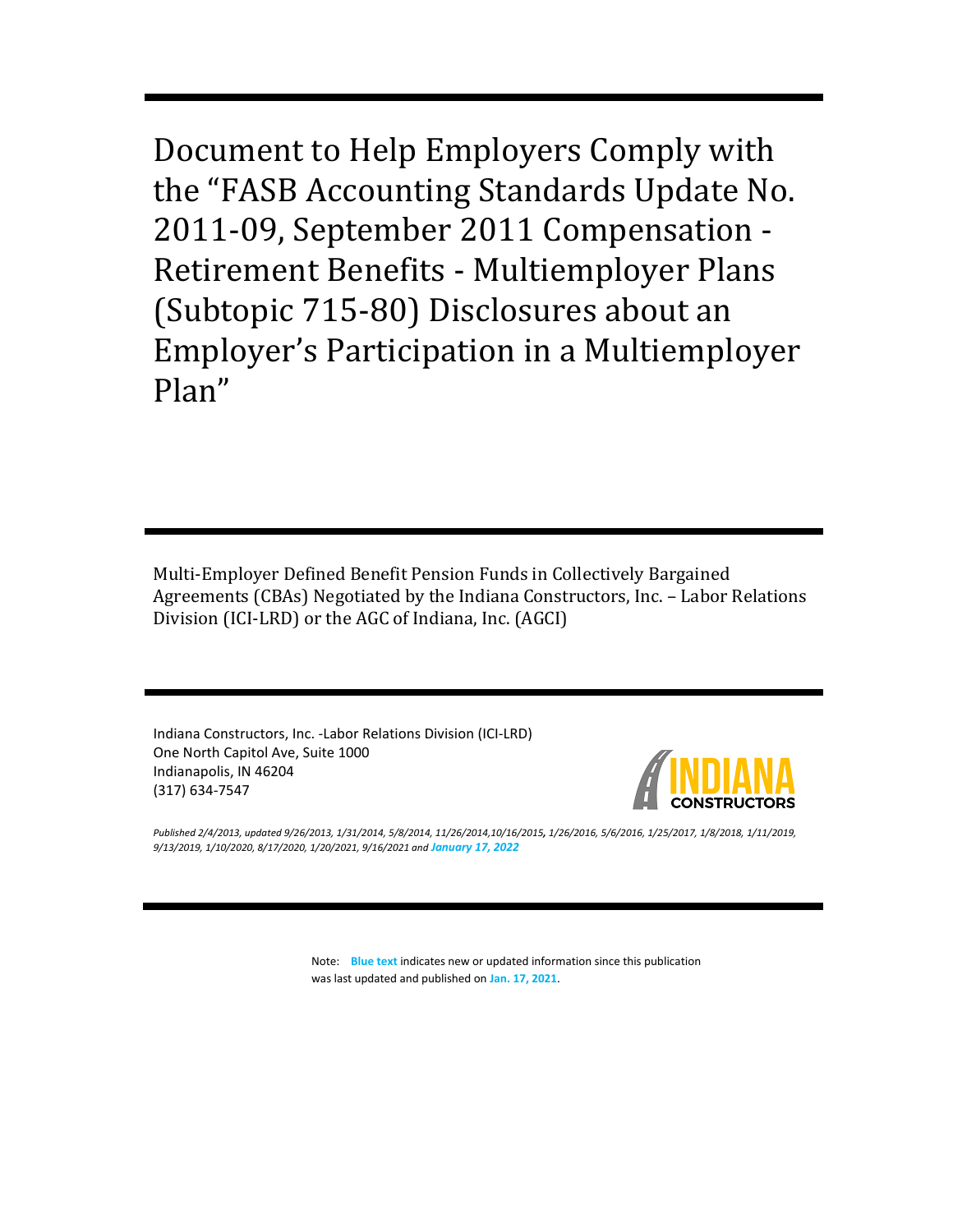| <b>Plan Name</b>                                                                                                                                                                                                                                                                                                                                                                                                  | Indiana Carpenters Pension Fund                                                                                                                                                                                                                                                                                                                                                                                                                                                                                            |                                                |                                                                                                                                                                                                                                                                 |                |             |
|-------------------------------------------------------------------------------------------------------------------------------------------------------------------------------------------------------------------------------------------------------------------------------------------------------------------------------------------------------------------------------------------------------------------|----------------------------------------------------------------------------------------------------------------------------------------------------------------------------------------------------------------------------------------------------------------------------------------------------------------------------------------------------------------------------------------------------------------------------------------------------------------------------------------------------------------------------|------------------------------------------------|-----------------------------------------------------------------------------------------------------------------------------------------------------------------------------------------------------------------------------------------------------------------|----------------|-------------|
| <b>Union</b>                                                                                                                                                                                                                                                                                                                                                                                                      | Carpenters                                                                                                                                                                                                                                                                                                                                                                                                                                                                                                                 |                                                |                                                                                                                                                                                                                                                                 |                |             |
| <b>EIN</b>                                                                                                                                                                                                                                                                                                                                                                                                        | 35-6057648, Plan No.: 001                                                                                                                                                                                                                                                                                                                                                                                                                                                                                                  |                                                |                                                                                                                                                                                                                                                                 |                |             |
| <b>Plan Funding Status</b>                                                                                                                                                                                                                                                                                                                                                                                        | 2020<br>Yellow                                                                                                                                                                                                                                                                                                                                                                                                                                                                                                             | 2019<br>Yellow                                 | 2018<br>Yellow<br>Red Zone = "Critical Status" because an accumulated funding deficiency was projected within the next<br>three years<br>Yellow Zone = "Endangered Status" less than 80% funded, but greater than 65% funded<br>Green Zone = 80% or more funded | 2017<br>Yellow | 2016<br>Red |
| <b>Funding Improvement/</b><br><b>Rehabilitation Plan</b>                                                                                                                                                                                                                                                                                                                                                         | Yes, a Rehabilitation Plan was adopted on February 17, 2017.                                                                                                                                                                                                                                                                                                                                                                                                                                                               |                                                |                                                                                                                                                                                                                                                                 |                |             |
| <b>Surcharge Imposed</b>                                                                                                                                                                                                                                                                                                                                                                                          | No, not for contractors represented by AGC of Indiana or the Indiana<br>Constructors, Inc. - Labor Relations Division (ICI-LRD)                                                                                                                                                                                                                                                                                                                                                                                            |                                                |                                                                                                                                                                                                                                                                 |                |             |
| <b>Fiscal Year</b>                                                                                                                                                                                                                                                                                                                                                                                                | January 1, FY through December 31, FY (FY = Fiscal Year)                                                                                                                                                                                                                                                                                                                                                                                                                                                                   |                                                |                                                                                                                                                                                                                                                                 |                |             |
| <b>Most Recent, Publicly</b><br><b>Available Form 5500</b>                                                                                                                                                                                                                                                                                                                                                        |                                                                                                                                                                                                                                                                                                                                                                                                                                                                                                                            | Fiscal Year 2020 - 1/1/2020 through 12/31/2020 |                                                                                                                                                                                                                                                                 |                |             |
| <b>Agreement Name,</b><br><b>Expiration Date and</b><br><b>Geographic Area of</b><br><b>CBA(s)</b> Negotiated by an<br><b>ICA Division with</b><br><b>Contributions to this</b><br><b>Fund</b><br><b>Note:</b> Separate agreements<br>(negotiated by entities other than the AGC of<br>Indiana. or Indiana Constructors, Inc. -Labor<br>Relations Division (ICI- LRD)) may include<br>contributions to this fund. | HEAVY & HIGHWAY AGREEMENT Between Indiana Constructors, Inc - Labor<br>Relations Division (ICI-LRD) and INDIANA/KENTUCKY/OHIO REGIONAL COUNCIL<br>OF CARPENTERS - 3/31/2024 - 86 Indiana counties (Contributions for work<br>performed in Zones 3A, 3B, 3C and 3D go to this pension fund.)<br>WORKING AGREEMENT Between AGC of Indiana And INDIANA/KENTUCKY/OHIO<br>REGIONAL COUNCIL OF CARPENTERS - 5/31/2022 - Central Indiana<br>(Contributions for work performed in Zones 1, 2, 3 and 4 go to this pension<br>fund.) |                                                |                                                                                                                                                                                                                                                                 |                |             |
| <b>Plan Contact</b><br><b>Information</b>                                                                                                                                                                                                                                                                                                                                                                         | Indiana Carpenters Pension Fund<br>700 Tower Drive, Suite 300<br>Troy, MI 48098<br>Phone: 248-813-9800<br>https://www.ourbenefitoffice.com/IndianaKentuckyCarpenters/Benefits/Pension.aspx                                                                                                                                                                                                                                                                                                                                 |                                                |                                                                                                                                                                                                                                                                 |                |             |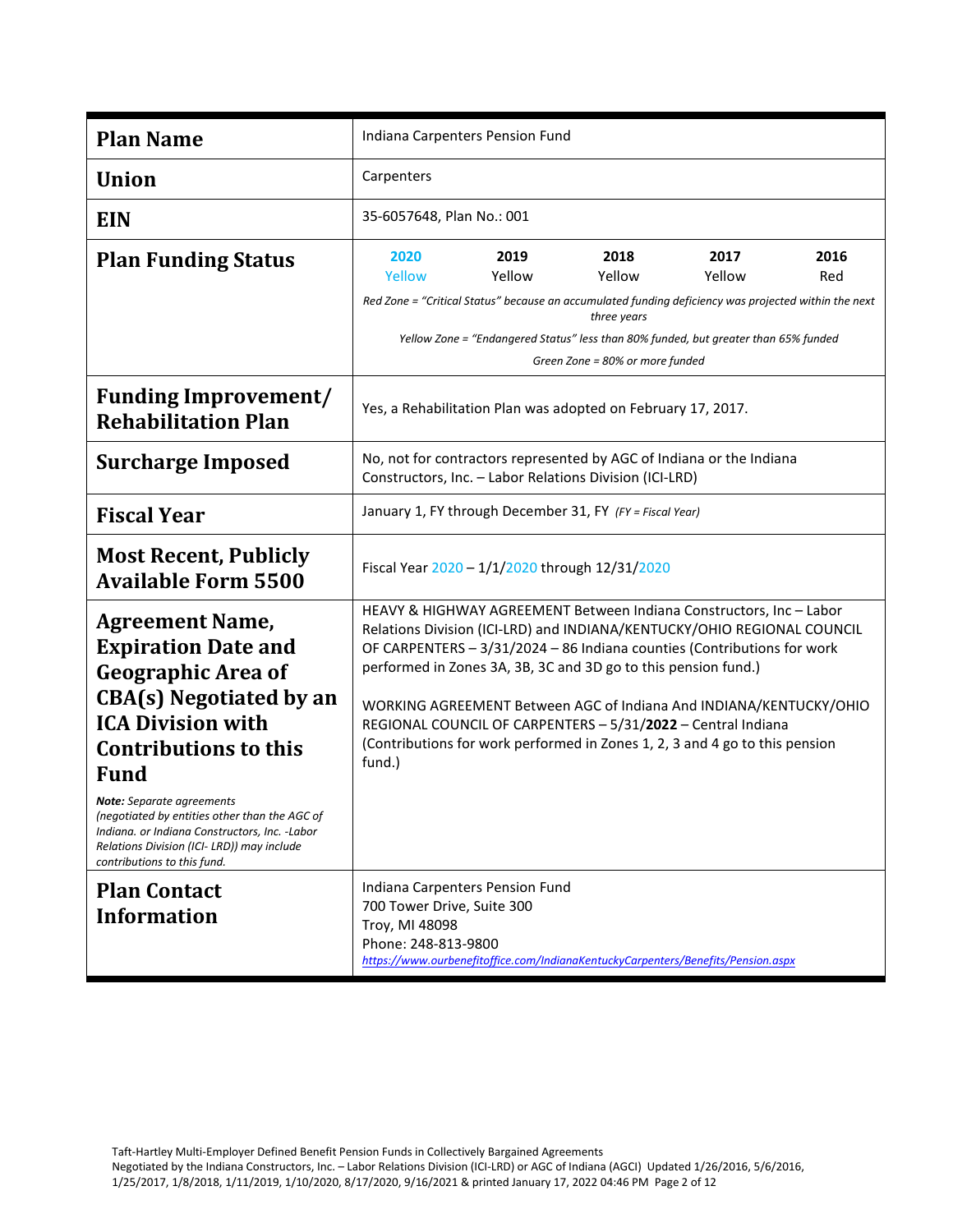| <b>Plan Name</b>                                                                                                                                                                                                                                                                                                                                                                                                 | Indiana State Council of Carpenters Pension Fund                                                                                                                                                                                                                                                                                                                                                                                                                                                                                                                                                                                                                                                                                                                                                                                                                                                                                                                 |                                                                                                                                                            |                |                |
|------------------------------------------------------------------------------------------------------------------------------------------------------------------------------------------------------------------------------------------------------------------------------------------------------------------------------------------------------------------------------------------------------------------|------------------------------------------------------------------------------------------------------------------------------------------------------------------------------------------------------------------------------------------------------------------------------------------------------------------------------------------------------------------------------------------------------------------------------------------------------------------------------------------------------------------------------------------------------------------------------------------------------------------------------------------------------------------------------------------------------------------------------------------------------------------------------------------------------------------------------------------------------------------------------------------------------------------------------------------------------------------|------------------------------------------------------------------------------------------------------------------------------------------------------------|----------------|----------------|
| <b>Union</b>                                                                                                                                                                                                                                                                                                                                                                                                     | Carpenters                                                                                                                                                                                                                                                                                                                                                                                                                                                                                                                                                                                                                                                                                                                                                                                                                                                                                                                                                       |                                                                                                                                                            |                |                |
| <b>EIN</b>                                                                                                                                                                                                                                                                                                                                                                                                       | 35-6060378                                                                                                                                                                                                                                                                                                                                                                                                                                                                                                                                                                                                                                                                                                                                                                                                                                                                                                                                                       |                                                                                                                                                            |                |                |
| <b>Plan Funding Status</b>                                                                                                                                                                                                                                                                                                                                                                                       | 2020<br>Yellow                                                                                                                                                                                                                                                                                                                                                                                                                                                                                                                                                                                                                                                                                                                                                                                                                                                                                                                                                   | 2019<br>Yellow<br>Red Zone = "Critical Status" less than 65% funded<br>Yellow Zone = "Endangered Status" less than 80% funded, but greater than 65% funded | 2018<br>Yellow | 2017<br>Yellow |
| <b>Funding Improvement/</b><br><b>Rehabilitation Plan</b>                                                                                                                                                                                                                                                                                                                                                        | Trustees adopted a Rehabilitation Plan on June 24, 2010.<br>On November 28, 2016 the Trustees adopted a Funding Improvement Plan.                                                                                                                                                                                                                                                                                                                                                                                                                                                                                                                                                                                                                                                                                                                                                                                                                                |                                                                                                                                                            |                |                |
| <b>Surcharge Imposed</b>                                                                                                                                                                                                                                                                                                                                                                                         | No, not for contractors represented by Building Division - ICA, Inc. or the Indiana<br>Constructors, Inc. - Labor Relations Division (ICI-LRD)                                                                                                                                                                                                                                                                                                                                                                                                                                                                                                                                                                                                                                                                                                                                                                                                                   |                                                                                                                                                            |                |                |
| <b>Fiscal Year</b>                                                                                                                                                                                                                                                                                                                                                                                               | April 1, FY through March 31, FY+1 (FY = Fiscal Year, FY+1 = Fiscal Year plus 1 year)                                                                                                                                                                                                                                                                                                                                                                                                                                                                                                                                                                                                                                                                                                                                                                                                                                                                            |                                                                                                                                                            |                |                |
| <b>Most Recent, Publicly</b><br><b>Available Form 5500</b>                                                                                                                                                                                                                                                                                                                                                       | Fiscal Year 2020 - 4/1/2020 through 3/31/2021                                                                                                                                                                                                                                                                                                                                                                                                                                                                                                                                                                                                                                                                                                                                                                                                                                                                                                                    |                                                                                                                                                            |                |                |
| <b>Agreement Name,</b><br><b>Expiration Date and</b><br><b>Geographic Area of</b><br><b>CBA(s)</b> Negotiated by an<br><b>ICA Division with</b><br><b>Contributions to this</b><br><b>Fund</b><br><b>Note:</b> Separate agreements<br>(negotiated by entities other than the AGC of<br>Indiana, Inc. or the Indiana Constructors, Inc. -<br>Labor Relations Division) may include<br>contributions to this fund. | HEAVY & HIGHWAY AGREEMENT Between Indiana Constructors, Inc - Labor<br>Relations Division (ICI-LRD) and INDIANA/KENTUCKY/OHIO REGIONAL COUNCIL<br>OF CARPENTERS - 3/31/2024 - 86 Indiana counties (Contributions for work<br>performed in Zones 2A, 2B, 2C, 4A, 4B, 4C and 4D go to this pension fund.)<br>April 1, 2021 - March 31, 2024 INDIANA/KENTUCKY/OHIO REGIONAL COUNCIL<br>OF CARPENTERS SOUTHERN AREA AGREEMENT NEGOTIATED by and between<br>AGC OF INDIANA, INC. (AGCI) and INDIANA/KENTUCKY/OHIO REGIONAL<br>COUNCIL OF CARPENTERS Of the United Brotherhood Of Carpenters and Joiners<br>of America Indianapolis, Indiana - (Contributions for work performed in Zones 5,<br>6, 7A, 7B and 8 go to this pension fund.)<br>Pension fund contributions for covered work performed in Northeast Indiana<br>Building Contract Zones 1, 2 and 3 covering South Bend, Kokomo and Fort Wayne<br>and surrounding Indiana Counties, go to this pension fund. |                                                                                                                                                            |                |                |
| <b>Plan Contact</b><br><b>Information</b>                                                                                                                                                                                                                                                                                                                                                                        | Indiana State Council of Carpenters Pension Fund<br>700 Tower Drive, Suite 300<br>Troy, MI 48098<br>Phone: 248-813-9800<br>https://www.ourbenefitoffice.com/IndianaKentuckyCarpenters/Benefits/Pension.aspx                                                                                                                                                                                                                                                                                                                                                                                                                                                                                                                                                                                                                                                                                                                                                      |                                                                                                                                                            |                |                |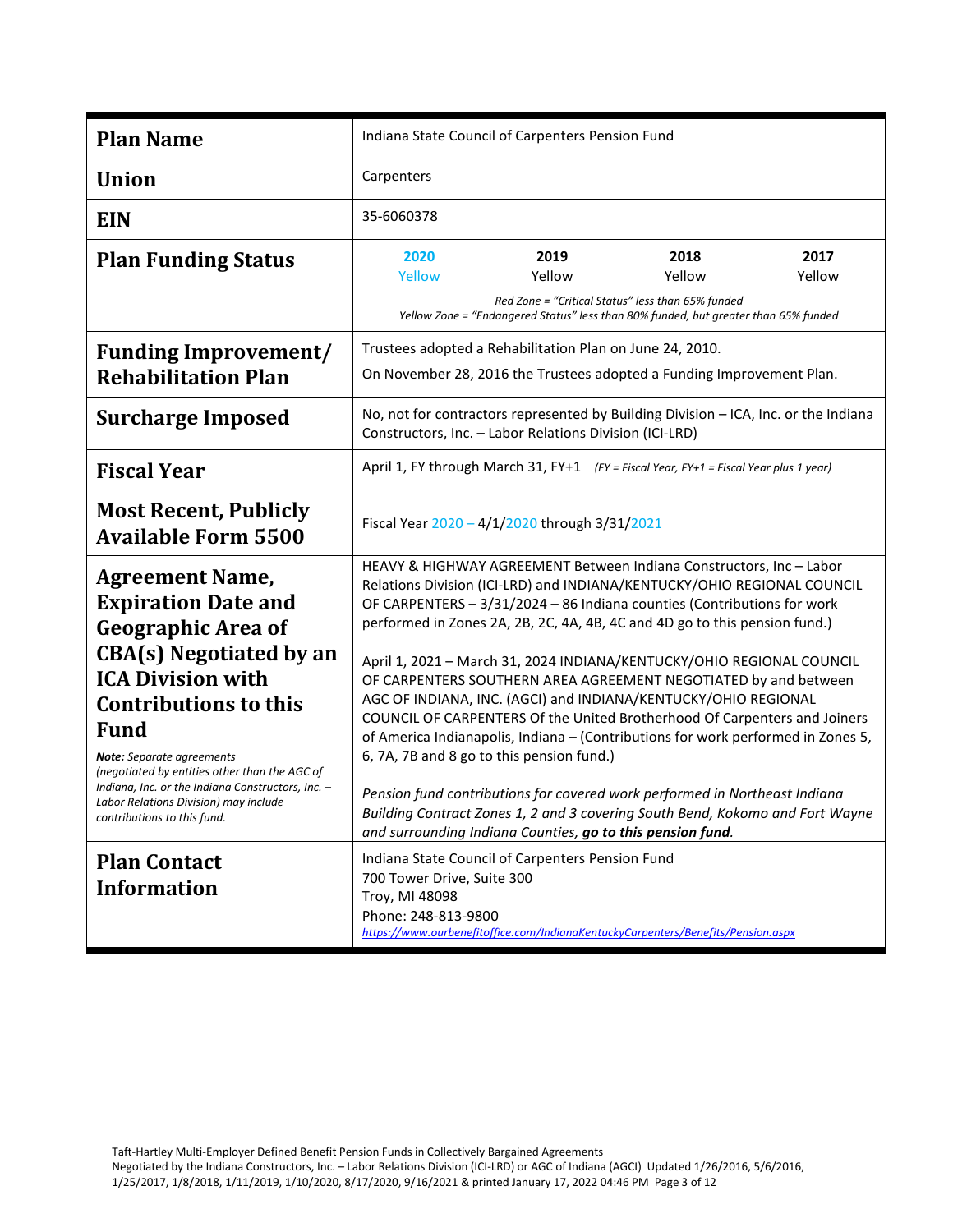| <b>Plan Name</b>                                                                                                                                                                                                                                                                    | Indiana/Kentucky/Ohio Regional Council of Carpenters Pension Fund<br>Pension fund created by merging four pension funds into one fund on July 1, 2012.                                                                                                                                                                                                                                                                                                                                                                                                                                                                                                                                      |  |  |  |
|-------------------------------------------------------------------------------------------------------------------------------------------------------------------------------------------------------------------------------------------------------------------------------------|---------------------------------------------------------------------------------------------------------------------------------------------------------------------------------------------------------------------------------------------------------------------------------------------------------------------------------------------------------------------------------------------------------------------------------------------------------------------------------------------------------------------------------------------------------------------------------------------------------------------------------------------------------------------------------------------|--|--|--|
| <b>Union</b>                                                                                                                                                                                                                                                                        | Carpenters                                                                                                                                                                                                                                                                                                                                                                                                                                                                                                                                                                                                                                                                                  |  |  |  |
| <b>EIN</b>                                                                                                                                                                                                                                                                          | 51-6123713                                                                                                                                                                                                                                                                                                                                                                                                                                                                                                                                                                                                                                                                                  |  |  |  |
| <b>Plan Funding Status</b>                                                                                                                                                                                                                                                          | 2019<br>2018<br>2017<br>2016<br>Green<br>Green<br>Green<br>Green<br>Green Zone = 80% or more funded<br>$N/A$ = not available                                                                                                                                                                                                                                                                                                                                                                                                                                                                                                                                                                |  |  |  |
| <b>Funding Improvement/</b><br><b>Rehabilitation Plan</b>                                                                                                                                                                                                                           | No                                                                                                                                                                                                                                                                                                                                                                                                                                                                                                                                                                                                                                                                                          |  |  |  |
| <b>Surcharge Imposed</b>                                                                                                                                                                                                                                                            | No, not for contractors represented by Indiana Constructors, Inc. - Labor<br>Relations Division (ICI-LRD) or the AGC of Indiana, Inc.                                                                                                                                                                                                                                                                                                                                                                                                                                                                                                                                                       |  |  |  |
| <b>Fiscal Year</b>                                                                                                                                                                                                                                                                  | July 1, FY through June 30, FY+1 (FY = Fiscal Year, FY+1 = Fiscal Year plus 1 year)                                                                                                                                                                                                                                                                                                                                                                                                                                                                                                                                                                                                         |  |  |  |
| <b>Most Recent, Publicly</b><br><b>Available Form 5500</b>                                                                                                                                                                                                                          | Fiscal Year 2019 - 7/1/2019 through 6/30/2020                                                                                                                                                                                                                                                                                                                                                                                                                                                                                                                                                                                                                                               |  |  |  |
| <b>Agreement Name,</b><br><b>Expiration Date and</b><br><b>Geographic Area of</b><br><b>CBA(s)</b> Negotiated by an<br><b>ICA Division with</b><br><b>Contributions to this</b><br><b>Fund</b><br><b>Note:</b> Separate agreements<br>(negotiated by entities other than the AGC of | HEAVY & HIGHWAY AGREEMENT Between INDIANA CONSTRUCTORS, INC. -<br>LABOR RELATIONS DIVISION (ICI-LRD) and INDIANA/KENTUCKY/OHIO REGIONAL<br>COUNCIL OF CARPENTERS - 3/31/2024 - 86 Indiana counties (Contributions for<br>work performed in Zone 1B go to this pension fund.)<br>April 1, 2021 - March 31, 2024 INDIANA/KENTUCKY/OHIO REGIONAL COUNCIL<br>OF CARPENTERS SOUTHERN AREA AGREEMENT NEGOTIATED by and between<br>AGC OF INDIANA, INC. (AGCI) and INDIANA/KENTUCKY/OHIO REGIONAL<br>COUNCIL OF CARPENTERS Of the United Brotherhood Of Carpenters and Joiners<br>of America Indianapolis, Indiana - Southern Indiana                                                              |  |  |  |
| Indiana, Inc. or the Indiana Constructors, Inc.<br>Labor Relations Division (ICI-LRD)) may include<br>contributions to this fund.                                                                                                                                                   | (Contributions for work performed in Zone 9 [which covers KY Counties in and<br>around Owensboro KY] go to this pension fund.)                                                                                                                                                                                                                                                                                                                                                                                                                                                                                                                                                              |  |  |  |
| <b>Plan Contact</b><br><b>Information</b>                                                                                                                                                                                                                                           | Indiana/Kentucky/Ohio Regional Council of Carpenters Pension Fund<br>700 Tower Drive, Suite 300<br>Troy, MI 48098<br>Phone: 248-813-9800<br>https://www.ourbenefitoffice.com/IndianaKentuckyCarpenters/Benefits/Pension.aspx                                                                                                                                                                                                                                                                                                                                                                                                                                                                |  |  |  |
| <b>Additional Note</b>                                                                                                                                                                                                                                                              | <b>Predecessor Funds:</b><br>1.<br>Lower Ohio Valley District Council Pension Trust Fund<br>2.<br>Kentucky State District Council of Carpenters Pension Trust Fund<br>3.<br>Carpenters Local Union No. 215 Pension Fund<br>Northwest Indiana Regional Council of Carpenters Pension Fund<br>4.<br>On July 1, 2012, four above-noted multi-employer Taft-Hartley Defined Benefit Pension Funds<br>merged, creating the "Indiana/Kentucky/Ohio Regional Council of Carpenters Pension Fund" as a<br>successor pension fund. The surviving fund has the same EIN: 51-6123713 as the Northwest Indiana<br>Regional Council of Carpenters Pension Trust Fund, one of the four predecessor funds. |  |  |  |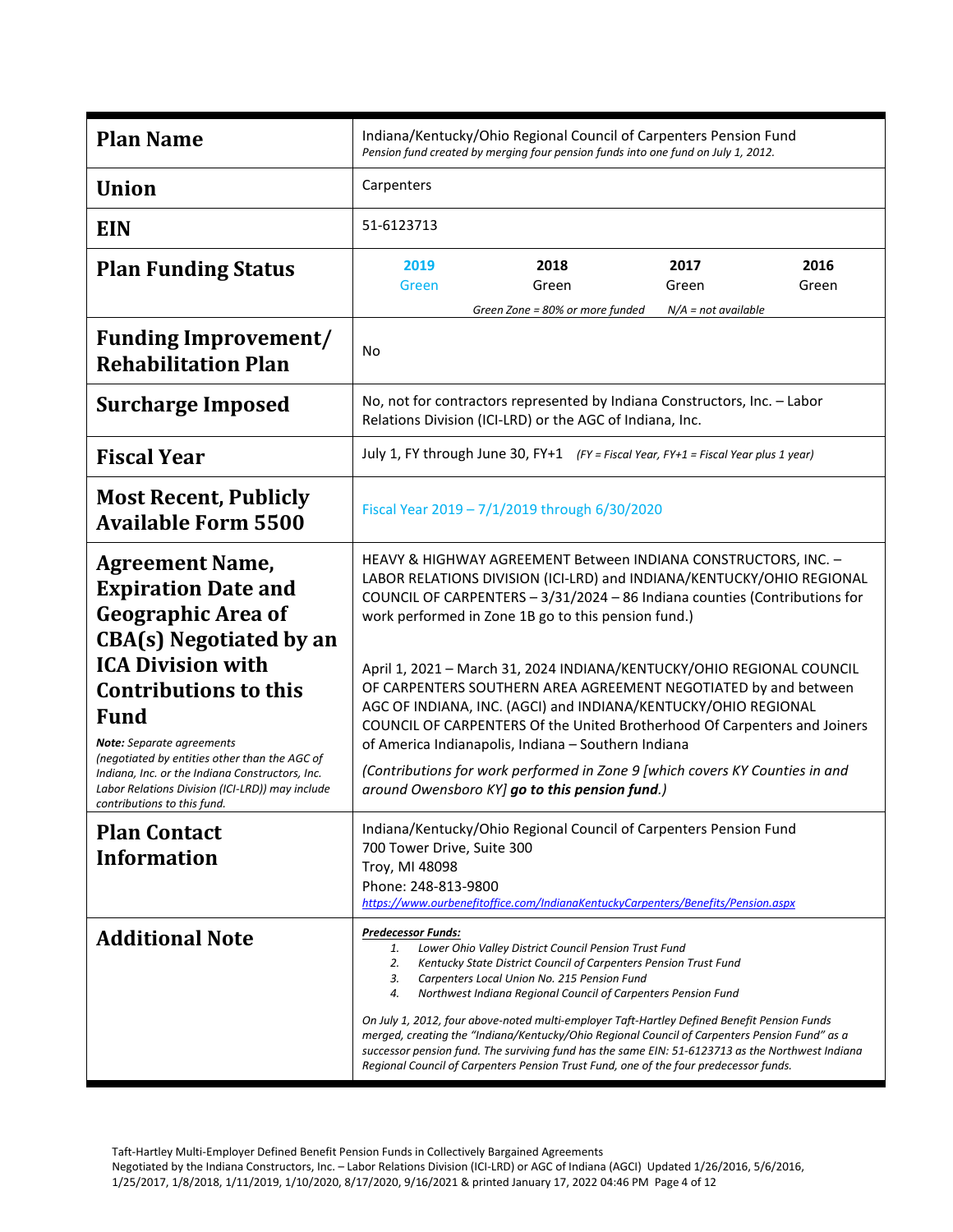| <b>Plan Name</b>                                                                                                                                                                                                                                                                                                                 | Iron Workers District Council of Southern Ohio & Vicinity Pension Trust                                                                                                                                                                                    |                                                                                                       |                |                |                |
|----------------------------------------------------------------------------------------------------------------------------------------------------------------------------------------------------------------------------------------------------------------------------------------------------------------------------------|------------------------------------------------------------------------------------------------------------------------------------------------------------------------------------------------------------------------------------------------------------|-------------------------------------------------------------------------------------------------------|----------------|----------------|----------------|
| <b>Union</b>                                                                                                                                                                                                                                                                                                                     | Iron Workers                                                                                                                                                                                                                                               |                                                                                                       |                |                |                |
| <b>EIN</b>                                                                                                                                                                                                                                                                                                                       |                                                                                                                                                                                                                                                            | 31-6038516 for Plan Years 2013 and future<br>(31-6127229 for Plan Years 2012 and earlier)             |                |                |                |
| <b>Plan Funding Status</b>                                                                                                                                                                                                                                                                                                       | 2020<br>Yellow                                                                                                                                                                                                                                             | 2019<br>Yellow<br>Yellow Zone = "Endangered Status" less than 80% funded, but greater than 65% funded | 2018<br>Yellow | 2017<br>Yellow | 2016<br>Yellow |
| <b>Funding Improvement/</b><br><b>Rehabilitation Plan</b>                                                                                                                                                                                                                                                                        | Trustees adopted a Funding Improvement Plan in 2008. Trustees most recently<br>updated it for the 2011 plan year.                                                                                                                                          |                                                                                                       |                |                |                |
| <b>Surcharge Imposed</b>                                                                                                                                                                                                                                                                                                         | No, not for contractors represented by AGC of Indiana                                                                                                                                                                                                      |                                                                                                       |                |                |                |
| <b>Fiscal Year</b>                                                                                                                                                                                                                                                                                                               | February 1, FY through January 31, FY+1 (FY = Fiscal Year, FY+1 = Fiscal Year plus 1 year)                                                                                                                                                                 |                                                                                                       |                |                |                |
| <b>Most Recent, Publicly</b><br><b>Available Form 5500</b>                                                                                                                                                                                                                                                                       | Fiscal Year 2020 - 2/1/2020 through 1/31/2021                                                                                                                                                                                                              |                                                                                                       |                |                |                |
| <b>Agreement Name,</b><br><b>Expiration Date and</b><br><b>Geographic Area of</b><br><b>CBA(s)</b> Negotiated by an<br><b>ICA Division with</b><br><b>Contributions to this</b><br><b>Fund</b><br>Note: Separate agreements<br>(negotiated by entities other than the AGC of<br>Indiana) may include contributions to this fund. | JOINT AGREEMENT Between ASSOCIATED GENERAL CONTRACTORS OF INDIANA,<br>INC. And INTERNATIONAL ASSOCIATION OF BRIDGE, STRUCTURAL,<br>ORNAMENTAL AND REINFORCING IRON WORKERS LOCAL UNION NO. 22<br>Indianapolis, Indiana - June 1, 2021 through May 31, 2026 |                                                                                                       |                |                |                |
| <b>Plan Contact</b><br><b>Information</b>                                                                                                                                                                                                                                                                                        | Iron Workers District Council of Southern Ohio & Vicinity Pension Trust<br>Main PO Box 398<br>Dayton, OH 45401-0398<br>Phone: 800-331-4277<br>www.ironworkersbenefits.com                                                                                  |                                                                                                       |                |                |                |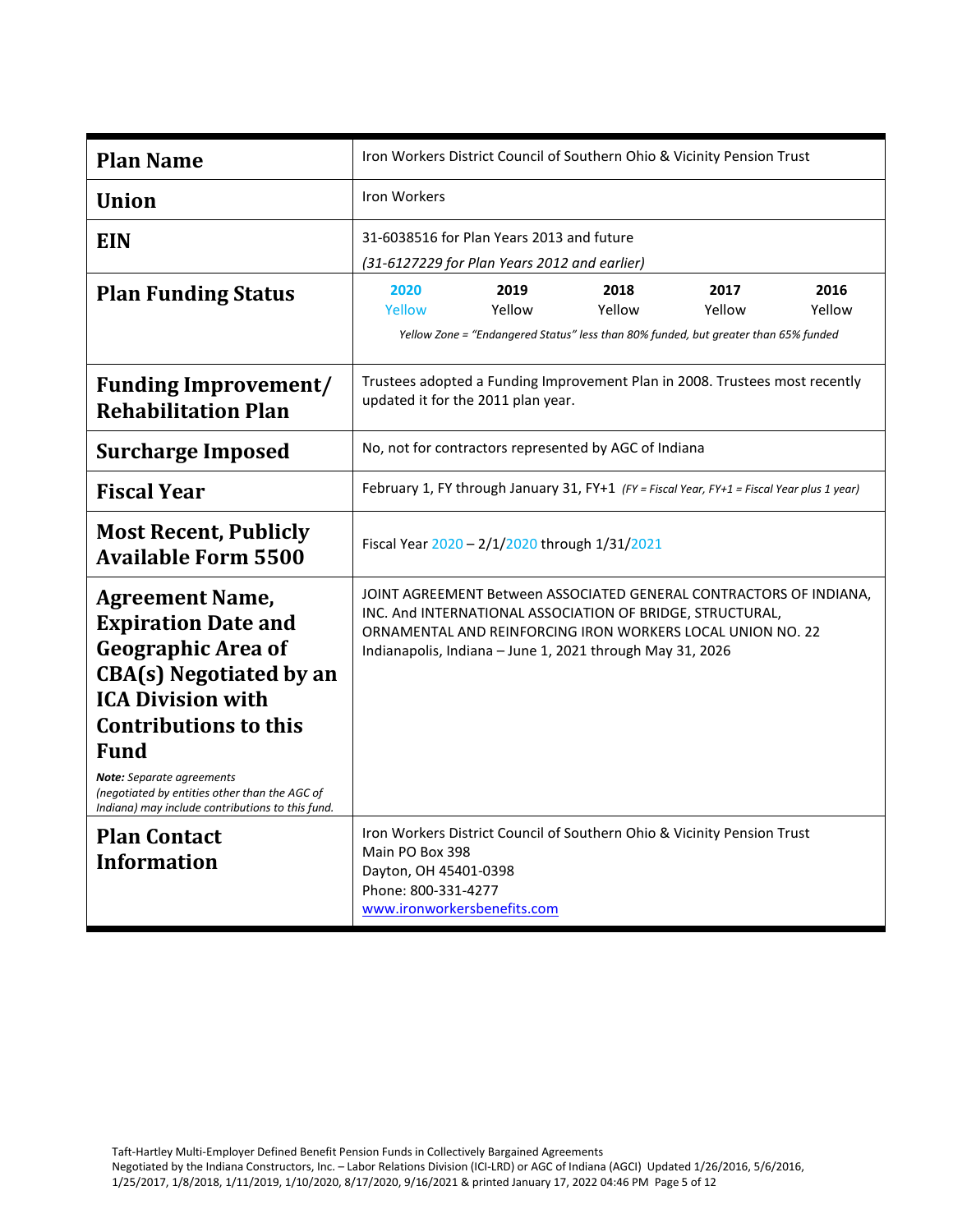| <b>Plan Name</b>                                                                                                                                                                                                                                                                                                                                                                                                                                 | Indiana Laborers Pension Fund                                                                                                                                                                                                                                                                                                                                                                                                                                                                                                                                                                                                                                                                                                                                                                                                                                                                                                                                                                                                                                                                                                                                                                               |  |  |  |
|--------------------------------------------------------------------------------------------------------------------------------------------------------------------------------------------------------------------------------------------------------------------------------------------------------------------------------------------------------------------------------------------------------------------------------------------------|-------------------------------------------------------------------------------------------------------------------------------------------------------------------------------------------------------------------------------------------------------------------------------------------------------------------------------------------------------------------------------------------------------------------------------------------------------------------------------------------------------------------------------------------------------------------------------------------------------------------------------------------------------------------------------------------------------------------------------------------------------------------------------------------------------------------------------------------------------------------------------------------------------------------------------------------------------------------------------------------------------------------------------------------------------------------------------------------------------------------------------------------------------------------------------------------------------------|--|--|--|
| <b>Union</b>                                                                                                                                                                                                                                                                                                                                                                                                                                     | Laborers                                                                                                                                                                                                                                                                                                                                                                                                                                                                                                                                                                                                                                                                                                                                                                                                                                                                                                                                                                                                                                                                                                                                                                                                    |  |  |  |
| <b>EIN</b>                                                                                                                                                                                                                                                                                                                                                                                                                                       | 35-6027150                                                                                                                                                                                                                                                                                                                                                                                                                                                                                                                                                                                                                                                                                                                                                                                                                                                                                                                                                                                                                                                                                                                                                                                                  |  |  |  |
| <b>Plan Funding Status</b>                                                                                                                                                                                                                                                                                                                                                                                                                       | 2019<br>2018<br>2017<br>2016<br>2015<br>2020<br>Yellow<br>Yellow<br>Green<br>Green<br>Green<br>Green<br>Green Zone = 80% or more funded<br>Red Zone = "Critical Status" less than 65% funded<br>Yellow Zone = "Endangered Status" less than 80% funded, but greater than 65% funded                                                                                                                                                                                                                                                                                                                                                                                                                                                                                                                                                                                                                                                                                                                                                                                                                                                                                                                         |  |  |  |
| <b>Funding Improvement/</b><br><b>Rehabilitation Plan</b>                                                                                                                                                                                                                                                                                                                                                                                        | Trustees adopted an initial Funding Improvement Plan on March 18, 2009. They<br>updated it and adopted it with the update on March 17, 2011.<br>On June 18, 2014 Trustees adopted a Rehabilitation Plan.                                                                                                                                                                                                                                                                                                                                                                                                                                                                                                                                                                                                                                                                                                                                                                                                                                                                                                                                                                                                    |  |  |  |
| <b>Surcharge Imposed</b>                                                                                                                                                                                                                                                                                                                                                                                                                         | No, not for contractors represented by Building Division - ICA, Inc. or AGC of<br>Indiana, Inc. or the Indiana Constructors, Inc. - Labor Relations Division (ICI-LRD)                                                                                                                                                                                                                                                                                                                                                                                                                                                                                                                                                                                                                                                                                                                                                                                                                                                                                                                                                                                                                                      |  |  |  |
| <b>Fiscal Year</b>                                                                                                                                                                                                                                                                                                                                                                                                                               | June 1, FY through May 31, FY+1 (FY = Fiscal Year, FY+1 = Fiscal Year plus 1 year)                                                                                                                                                                                                                                                                                                                                                                                                                                                                                                                                                                                                                                                                                                                                                                                                                                                                                                                                                                                                                                                                                                                          |  |  |  |
| <b>Most Recent, Publicly</b><br><b>Available Form 5500</b>                                                                                                                                                                                                                                                                                                                                                                                       | Fiscal Year 2020 - 6/1/2020 through 5/31/2021                                                                                                                                                                                                                                                                                                                                                                                                                                                                                                                                                                                                                                                                                                                                                                                                                                                                                                                                                                                                                                                                                                                                                               |  |  |  |
| <b>Agreement Name,</b><br><b>Expiration Date and</b><br>Geographic Area of<br><b>CBA(s)</b> Negotiated by an<br><b>ICA Division with</b><br><b>Contributions to this</b><br><b>Fund</b><br>Note: Separate agreements<br>(negotiated by entities other than the Building<br>Division - ICA, Inc. or AGC of Indiana, Inc. or the<br>Indiana Constructors, Inc. - Labor Relations<br>Division (ICI-LRD)) may include contributions to<br>this fund. | LABORERS' WORKING AGREEMENT BY AND BETWEEN AGC OF INDIANA INC.<br>(AGCI) AND THE LABORERS' INTERNATIONAL UNION OF NORTH AMERICA, STATE<br>OF INDIANA DISTRICT COUNCIL, LOCAL UNION #561 Effective April 1, 2021 thru<br>March 31, 2024 Evansville, Indiana and Southwestern Indiana<br>THE COLLECTIVE BARGAINING AGREEMENT NEGOTIATED BY AND BETWEEN AGC<br>of Indiana, Inc. AND THE LABORERS' INTERNATIONAL UNION OF NORTH AMERICA<br>STATE OF INDIANA DISTRICT COUNCIL FOR AND ON BEHALF OF ITS AFFILIATED<br>LOCAL UNIONS #120, #204, #274, #741, #1112 EFFECTIVE June 1, 2019 through<br>May 31, 2022 (Central Indiana)<br>AGREEMENT BY AND BETWEEN INDIANA CONSTRUCTORS, INC. - LABOR<br>RELATIONS DIVISION (ICI-LRD) and LABORERS' INTERNATIONAL UNION OF NORTH<br>AMERICA STATE OF INDIANA DISTRICT COUNCIL FOR AND ON BEHALF OF ITS<br>AFFILIATED LOCAL UNIONS #120, #204, #213, #274, #561, #645, #741, #795,<br>#1112 APRIL 1, 2017 thru March 31, 2022<br>Note: Some Local 41 and 81 employees working under the 9 Local highway CBA are covered by this<br>fund. Most Local 41 and 81 members are covered by the Construction Workers Pension Fund of Lake<br>County and Vicinity Pension Fund. |  |  |  |
| <b>Plan Contact</b><br><b>Information</b>                                                                                                                                                                                                                                                                                                                                                                                                        | Indiana Laborers Pension Fund<br>PO Box 1587<br>Terre Haute, IN 47808-1587<br>Phone: 812-238-2551<br>http://www.indianalaborers.org/pension-fund.html                                                                                                                                                                                                                                                                                                                                                                                                                                                                                                                                                                                                                                                                                                                                                                                                                                                                                                                                                                                                                                                       |  |  |  |

Negotiated by the Indiana Constructors, Inc. – Labor Relations Division (ICI-LRD) or AGC of Indiana (AGCI) Updated 1/26/2016, 5/6/2016, 1/25/2017, 1/8/2018, 1/11/2019, 1/10/2020, 8/17/2020, 9/16/2021 & printed January 17, 2022 04:46 PM Page 6 of 12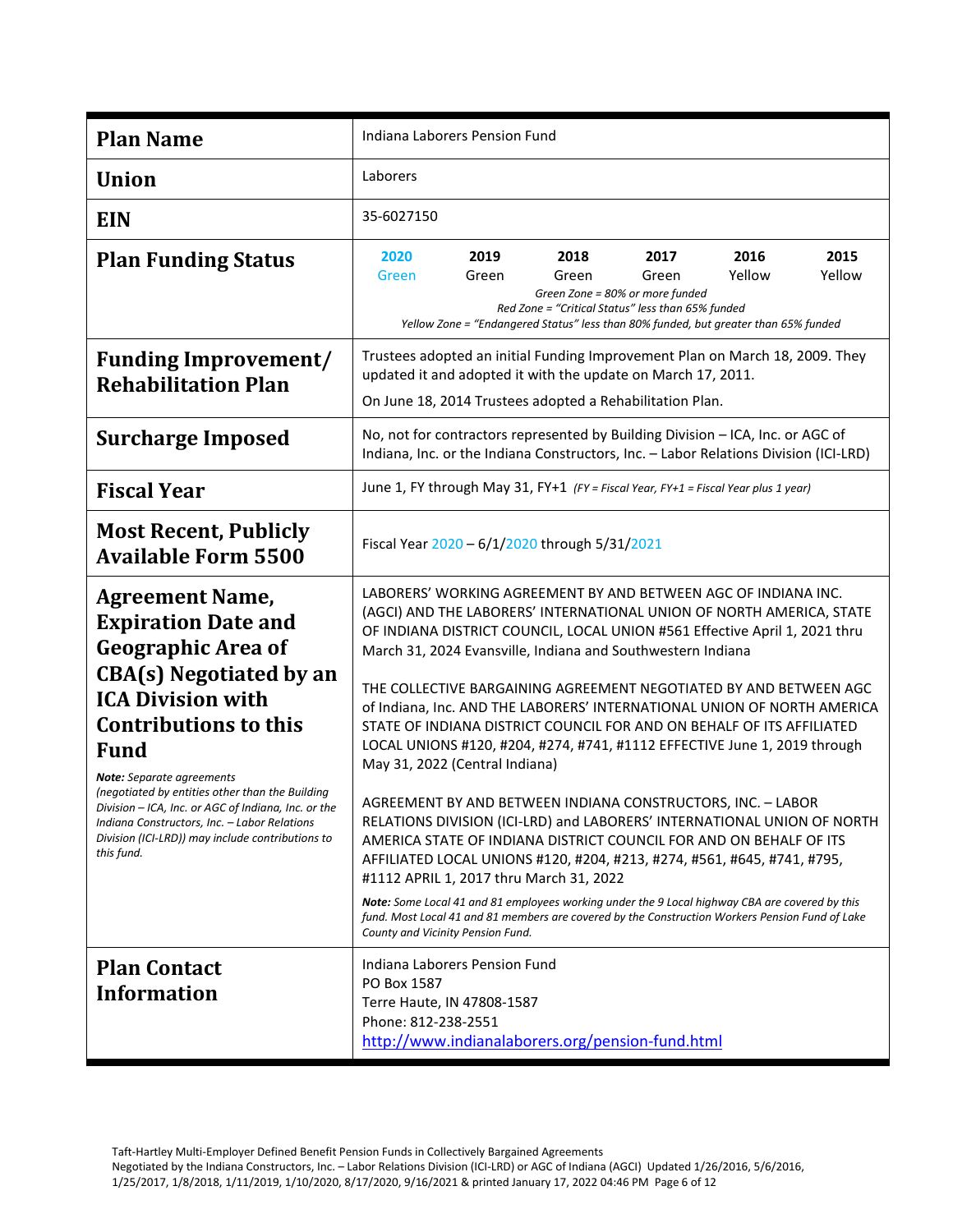| <b>Plan Name</b>                                                                                                                                                                                                                                                                                                                                                                                               | Central Pension Fund of the IUOE & Participating Employers                                                                                                                                                                                                                                                                                                                                                                                                                                                                                                                                                                                                                                                                                                                                                                                                                                                                                                                                                                                                                                                                                                                                                                                                                                                                                        |               |                                                  |               |
|----------------------------------------------------------------------------------------------------------------------------------------------------------------------------------------------------------------------------------------------------------------------------------------------------------------------------------------------------------------------------------------------------------------|---------------------------------------------------------------------------------------------------------------------------------------------------------------------------------------------------------------------------------------------------------------------------------------------------------------------------------------------------------------------------------------------------------------------------------------------------------------------------------------------------------------------------------------------------------------------------------------------------------------------------------------------------------------------------------------------------------------------------------------------------------------------------------------------------------------------------------------------------------------------------------------------------------------------------------------------------------------------------------------------------------------------------------------------------------------------------------------------------------------------------------------------------------------------------------------------------------------------------------------------------------------------------------------------------------------------------------------------------|---------------|--------------------------------------------------|---------------|
| <b>Union</b>                                                                                                                                                                                                                                                                                                                                                                                                   | <b>Operating Engineers</b>                                                                                                                                                                                                                                                                                                                                                                                                                                                                                                                                                                                                                                                                                                                                                                                                                                                                                                                                                                                                                                                                                                                                                                                                                                                                                                                        |               |                                                  |               |
| <b>EIN</b>                                                                                                                                                                                                                                                                                                                                                                                                     | 36-6052390                                                                                                                                                                                                                                                                                                                                                                                                                                                                                                                                                                                                                                                                                                                                                                                                                                                                                                                                                                                                                                                                                                                                                                                                                                                                                                                                        |               |                                                  |               |
| <b>Plan Funding Status</b>                                                                                                                                                                                                                                                                                                                                                                                     | 2020<br>Green                                                                                                                                                                                                                                                                                                                                                                                                                                                                                                                                                                                                                                                                                                                                                                                                                                                                                                                                                                                                                                                                                                                                                                                                                                                                                                                                     | 2019<br>Green | 2018<br>Green<br>Green Zone = 80% or more funded | 2017<br>Green |
| <b>Funding Improvement/</b><br><b>Rehabilitation Plan</b>                                                                                                                                                                                                                                                                                                                                                      | No                                                                                                                                                                                                                                                                                                                                                                                                                                                                                                                                                                                                                                                                                                                                                                                                                                                                                                                                                                                                                                                                                                                                                                                                                                                                                                                                                |               |                                                  |               |
| <b>Surcharge Imposed</b>                                                                                                                                                                                                                                                                                                                                                                                       | No, not for contractors represented by AGC of Indiana, Inc. or the Indiana<br>Constructors, Inc. - Labor Relations Division                                                                                                                                                                                                                                                                                                                                                                                                                                                                                                                                                                                                                                                                                                                                                                                                                                                                                                                                                                                                                                                                                                                                                                                                                       |               |                                                  |               |
| <b>Fiscal Year</b>                                                                                                                                                                                                                                                                                                                                                                                             | February 1, FY through January 31, FY+1 (FY = Fiscal Year, FY+1 = Fiscal Year plus 1 year)                                                                                                                                                                                                                                                                                                                                                                                                                                                                                                                                                                                                                                                                                                                                                                                                                                                                                                                                                                                                                                                                                                                                                                                                                                                        |               |                                                  |               |
| <b>Most Recent, Publicly</b><br><b>Available Form 5500</b>                                                                                                                                                                                                                                                                                                                                                     | Fiscal Year 2020 - 2/1/2020 through 1/31/2021                                                                                                                                                                                                                                                                                                                                                                                                                                                                                                                                                                                                                                                                                                                                                                                                                                                                                                                                                                                                                                                                                                                                                                                                                                                                                                     |               |                                                  |               |
| <b>Agreement Name,</b><br><b>Expiration Date and</b><br><b>Geographic Area of</b><br><b>CBA(s)</b> Negotiated by an<br><b>ICA Division with</b><br><b>Contributions to this</b><br><b>Fund</b><br><b>Note:</b> Separate agreements<br>(negotiated by entities other than the AGC of<br>Indiana, Inc. or the Indiana Constructors, Inc.<br>Labor Relations Division) may include<br>contributions to this fund. | HIGHWAY, HEAVY RAILROAD AND UTILITY CONSTRUCTION AGREEMENT by and<br>between INDIANA CONSTRUCTORS, INC. - LABOR RELATIONS DIVISION (ICI-LRD)<br>and OPERATING ENGINEERS LOCAL UNION 103 - 3/31/2023 - Central and<br>Northeastern Indiana<br>HIGHWAY, HEAVY & RAILROAD CONSTRUCTION AGREEMENT between INDIANA<br>CONSTRUCTORS, INC. - LABOR RELATIONS DIVISION (ICI-LRD) and<br>INTERNATIONAL UNION OF OPERATING ENGINEERS, LOCAL UNION 181 -<br>3/31/2023 - Southern Indiana<br>INDIANA HIGHWAY AND UTILITY AGREEMENT BETWEEN INDIANA<br>CONSTRUCTORS, INC. - LABOR RELATIONS DIVISION (ICI-LRD) AND<br>INTERNATIONAL UNION OF OPERATING ENGINEERS, LOCAL NO. 841 - 3/31/2023<br>- West Central Indiana<br>BUILDING CONSTRUCTION AGREEMENT by and between AGC of Indiana, Inc.<br>(AGCI) And OPERATING ENGINEERS LOCAL UNION 103 From April 1, 2021<br>Through March 31, 2026 - Central Indiana and Northeastern Indiana<br>2021 - 2024 INDIANA BUILDING, SEWER, WATERLINE and UTILITY AGREEMENT<br>Negotiated By and Between AGC of Indiana, Inc. (AGCI) and International Union<br>of Operating Engineer Local 181 - Effective: April 1, 2021 Through March 31,<br>2024 - Southern Indiana<br>INDIANA BUILDING AGREEMENT AND INDUSTRIAL AGREEMENT between AGC OF<br>INDIANA, INC. (AGCI) and International Union of Operating Engineers, Local |               |                                                  |               |
| <b>Plan Contact</b><br><b>Information</b>                                                                                                                                                                                                                                                                                                                                                                      | Central Pension Fund of the IUOE and Participating Employers<br>4115 Chesapeake Street, NW<br>Washington, DC 20016-4665<br>Phone: 202-362-1000<br>www.cpfiuoe.org                                                                                                                                                                                                                                                                                                                                                                                                                                                                                                                                                                                                                                                                                                                                                                                                                                                                                                                                                                                                                                                                                                                                                                                 |               |                                                  |               |

Negotiated by the Indiana Constructors, Inc. – Labor Relations Division (ICI-LRD) or AGC of Indiana (AGCI) Updated 1/26/2016, 5/6/2016, 1/25/2017, 1/8/2018, 1/11/2019, 1/10/2020, 8/17/2020, 9/16/2021 & printed January 17, 2022 04:46 PM Page 7 of 12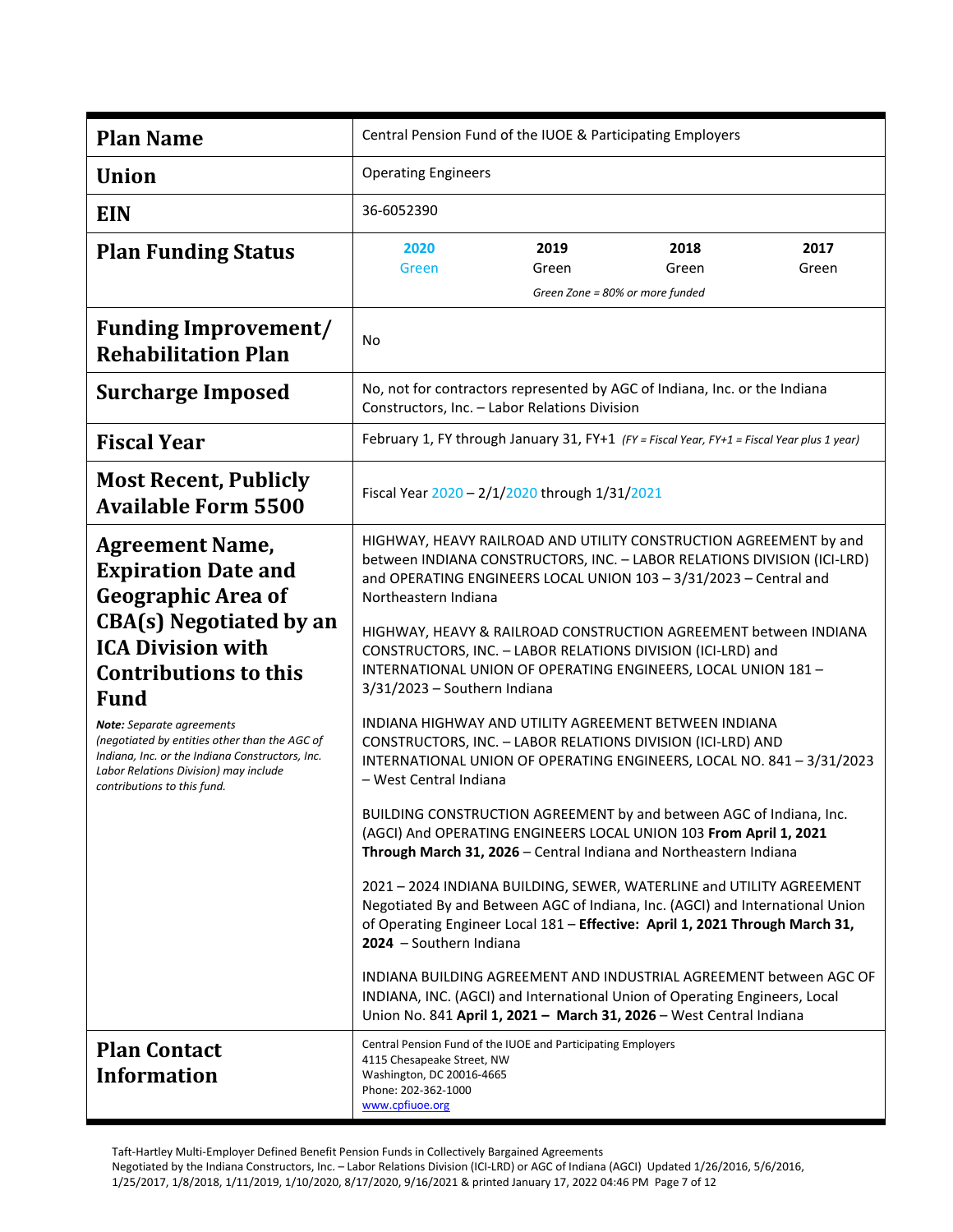| <b>Plan Name</b>                                                                                                                                                                                                                                                                                                                                                                                                     | Midwest Operating Engineers Pension Trust Fund                                                                       |                |                                                                                                                                                                                                                                                                                                                                                                         |                |                |
|----------------------------------------------------------------------------------------------------------------------------------------------------------------------------------------------------------------------------------------------------------------------------------------------------------------------------------------------------------------------------------------------------------------------|----------------------------------------------------------------------------------------------------------------------|----------------|-------------------------------------------------------------------------------------------------------------------------------------------------------------------------------------------------------------------------------------------------------------------------------------------------------------------------------------------------------------------------|----------------|----------------|
| <b>Union</b>                                                                                                                                                                                                                                                                                                                                                                                                         | <b>Operating Engineers</b>                                                                                           |                |                                                                                                                                                                                                                                                                                                                                                                         |                |                |
| <b>EIN</b>                                                                                                                                                                                                                                                                                                                                                                                                           | 36-6140097                                                                                                           |                |                                                                                                                                                                                                                                                                                                                                                                         |                |                |
| <b>Plan Funding Status</b>                                                                                                                                                                                                                                                                                                                                                                                           | 2020<br>Green                                                                                                        | 2019<br>Yellow | 2018<br>Yellow<br>Green Zone = 80% or more funded<br>Yellow Zone = "Endangered Status" less than 80% funded, but greater than 65% funded                                                                                                                                                                                                                                | 2017<br>Yellow | 2016<br>Yellow |
| <b>Funding Improvement/</b><br><b>Rehabilitation Plan</b>                                                                                                                                                                                                                                                                                                                                                            | Yes, Funding Improvement Plan adopted January 8, 2013.                                                               |                |                                                                                                                                                                                                                                                                                                                                                                         |                |                |
| <b>Surcharge Imposed</b>                                                                                                                                                                                                                                                                                                                                                                                             | No, not for contractors represented by the Indiana Constructors, Inc. - Labor<br><b>Relations Division (ICI-LRD)</b> |                |                                                                                                                                                                                                                                                                                                                                                                         |                |                |
| <b>Fiscal Year</b>                                                                                                                                                                                                                                                                                                                                                                                                   | April 1, FY through March 31, FY+1 (FY = Fiscal Year, FY+1 = Fiscal Year plus 1 year)                                |                |                                                                                                                                                                                                                                                                                                                                                                         |                |                |
| <b>Most Recent, Publicly</b><br><b>Available Form 5500</b>                                                                                                                                                                                                                                                                                                                                                           | Fiscal Year 2020 - 4/1/2020 through 3/31/2021                                                                        |                |                                                                                                                                                                                                                                                                                                                                                                         |                |                |
| <b>Agreement Name,</b><br><b>Expiration Date and</b><br><b>Geographic Area of</b><br><b>CBA(s)</b> Negotiated by an<br><b>ICA Division with</b><br><b>Contributions to this</b><br><b>Fund</b><br><b>Note:</b> Separate agreements<br>(negotiated by entities other than the AGC of<br>Indiana or the Indiana Constructors, Inc. - Labor<br>Relations Division (ICI-LRD)) may include<br>contributions to this fund. | LaGrange and Noble Counties)                                                                                         |                | HIGHWAY, HEAVY AND RAILROAD CONSTRUCTION AGREEMENT BY AND<br>BETWEEN INDIANA CONSTRUCTORS, INC. - LABOR RELATIONS DIVISION (ICI-<br>LRD) AND INTERNATIONAL UNION OF OPERATING ENGINEERS LOCAL 150, AFL-<br>CIO - Effective April 1, 2017 Through March 31, 2022 - Northern Indiana 10<br>County (Newton, Jasper, Starke, Pulaski, Marshall, Fulton, Elkhart, Kosciusko, |                |                |
| <b>Plan Contact</b><br><b>Information</b>                                                                                                                                                                                                                                                                                                                                                                            | 6150 Joliet Road<br>Countryside, IL 60525-3994<br>Phone: 708-482-7300<br>www.moefunds.com                            |                | Midwest Operating Engineers Pension Trust Fund                                                                                                                                                                                                                                                                                                                          |                |                |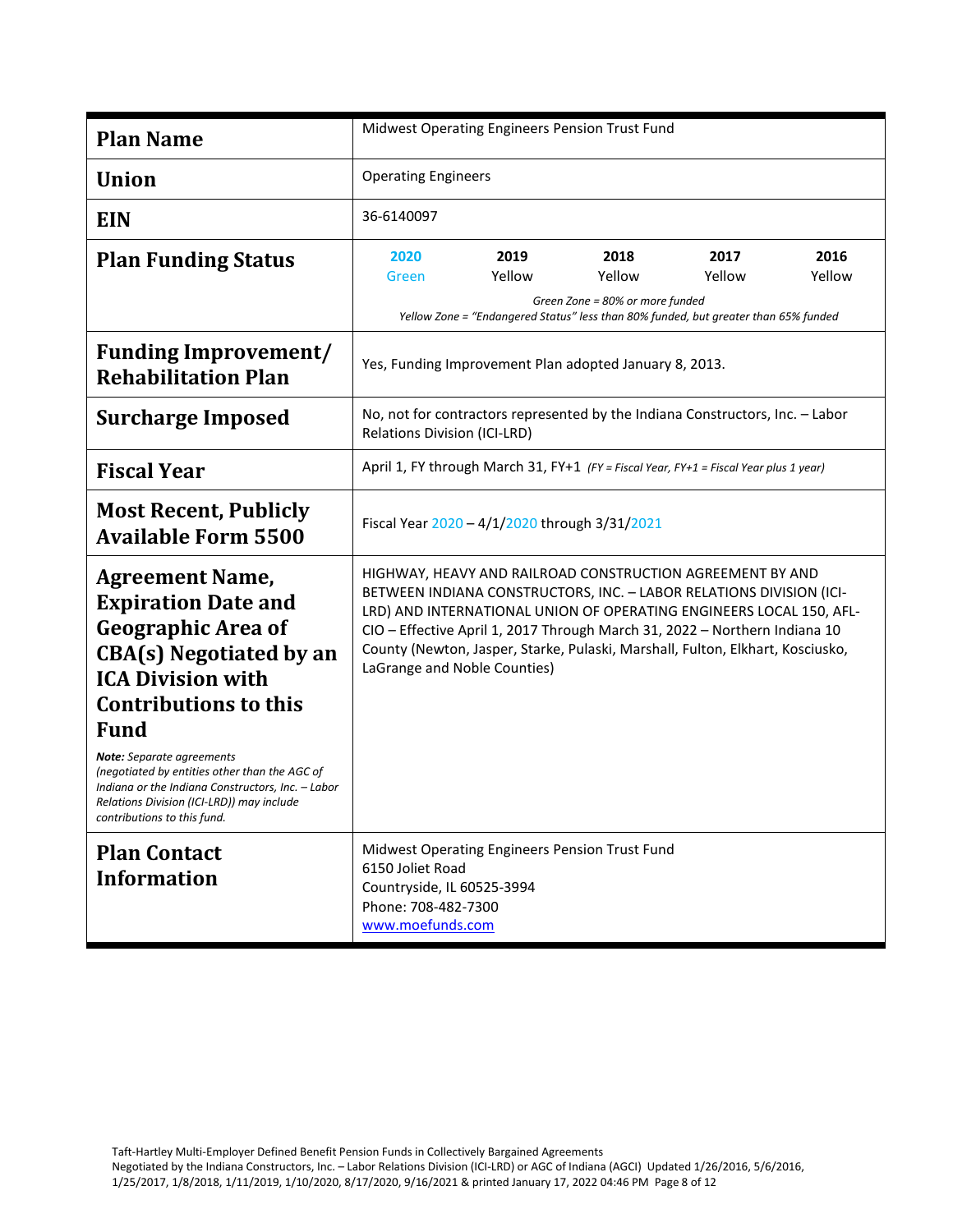| <b>Plan Name</b>                                                                                                                                                                                                                                                                                                                                                                                                               | <b>Central States Southeast and Southwest Areas Pension Plan</b>                                                                                                                                                                                                                                                                                                                                                                                                                                                                                                                                                                                                                                                                                                  |  |  |  |
|--------------------------------------------------------------------------------------------------------------------------------------------------------------------------------------------------------------------------------------------------------------------------------------------------------------------------------------------------------------------------------------------------------------------------------|-------------------------------------------------------------------------------------------------------------------------------------------------------------------------------------------------------------------------------------------------------------------------------------------------------------------------------------------------------------------------------------------------------------------------------------------------------------------------------------------------------------------------------------------------------------------------------------------------------------------------------------------------------------------------------------------------------------------------------------------------------------------|--|--|--|
| <b>Union</b>                                                                                                                                                                                                                                                                                                                                                                                                                   | <b>Teamsters</b>                                                                                                                                                                                                                                                                                                                                                                                                                                                                                                                                                                                                                                                                                                                                                  |  |  |  |
| <b>EIN</b>                                                                                                                                                                                                                                                                                                                                                                                                                     | 36-6044243                                                                                                                                                                                                                                                                                                                                                                                                                                                                                                                                                                                                                                                                                                                                                        |  |  |  |
| <b>Plan Funding Status</b>                                                                                                                                                                                                                                                                                                                                                                                                     | 2016<br>2019<br>2018<br>2017<br>2020<br><b>Red</b><br>Red<br>Red<br>Red<br>Red<br>Red Zone = "Critical Status" less than 65% funded<br>On March 30, 2016 this fund was Certified as in "Critical and Declining Status"                                                                                                                                                                                                                                                                                                                                                                                                                                                                                                                                            |  |  |  |
| <b>Funding Improvement/</b><br><b>Rehabilitation</b><br><b>Plan/Rescue Plan</b>                                                                                                                                                                                                                                                                                                                                                | Trustees adopted a Rehabilitation Plan March 25, 2008. The trustees amended<br>the Rehabilitation Plan to include a Distressed Employer Schedule in 2011.<br>April 27, 2015 Central States issued a "Notice of Critical and Declining Status"<br>and on September 25, 2015, the Pension Fund filed an application with the U.S.<br>Department of the Treasury seeking approval for a pension rescue plan under<br>the Multiemployer Pension Reform Act of 2014 (MPRA). For more information,<br>visit "The Rescue Plan" page http://www.cspensionrescue.com/                                                                                                                                                                                                      |  |  |  |
| <b>Surcharge Imposed</b>                                                                                                                                                                                                                                                                                                                                                                                                       | No, not for contractors represented by Building Division - ICA, Inc. or Highway,<br>Heavy, and Utility Division - ICA, Inc.                                                                                                                                                                                                                                                                                                                                                                                                                                                                                                                                                                                                                                       |  |  |  |
| <b>Fiscal Year</b>                                                                                                                                                                                                                                                                                                                                                                                                             | January 1, FY through December 31, FY (FY = Fiscal Year)                                                                                                                                                                                                                                                                                                                                                                                                                                                                                                                                                                                                                                                                                                          |  |  |  |
| <b>Most Recent, Publicly</b><br><b>Available Form 5500</b>                                                                                                                                                                                                                                                                                                                                                                     | Fiscal Year 2020 - 1/1/2020 through 12/31/2020                                                                                                                                                                                                                                                                                                                                                                                                                                                                                                                                                                                                                                                                                                                    |  |  |  |
| <b>Agreement Name,</b><br><b>Expiration Date and</b><br><b>Geographic Area of</b><br><b>CBA(s)</b> Negotiated by an<br><b>ICA Division with</b><br><b>Contributions to this</b><br><b>Fund</b><br><b>Note:</b> Separate agreements<br>(negotiated by entities other than the AGC of<br>Indiana, or the Building Division - ICA, Inc. or the<br>Indiana Constructors, Inc. - Labor Relations<br>Division (ICI-LRD)) may include | AGREEMENT BETWEEN BUILDING CONSTRUCTION COMPANIES AND<br>CHAUFFEURS, TEAMSTERS WAREHOUSEMEN AND HELPERS LOCAL UNION NO.<br>135 - 3/31/2022 - West Central Indiana (Vermillion, Parke, Putnam, Vigo, Clay,<br>Sullivan, Knox and Pike Counties)<br>HIGHWAY, HEAVY, RAILROAD AND UNDERGROUND UTILITY CONTRACTING<br>AGREEMENT between INDIANA CONSTRUCTORS, INC - LABOR RELATIONS<br>DIVISION (ICI-LRD) and TEAMSTERS JOINT COUNCIL NO. 69 April 1, 2017 to<br>March 31, 2022 - (90 Indiana counties)<br>COLLECTIVE BARGAINING AGREEMENT By and Between AGC OF INDIANA, INC.<br>(AGCI) and CHAUFFEURS, TEAMSTERS AND HELPERS LOCAL UNION NO. 215<br>Evansville, Indiana - Effective April 1, 2021 through March 31, 2024 -<br>(Evansville and Southwestern Indiana) |  |  |  |
| contributions to this fund.<br><b>Plan Contact</b><br><b>Information</b>                                                                                                                                                                                                                                                                                                                                                       | Central States, Southeast and Southwest Areas Pension Plan<br>9377 West Higgins Road<br>Rosemont, IL 60018-4938<br>Phone: 847-518-9800<br>https://mycentralstatespension.org/helpful-resources/legal                                                                                                                                                                                                                                                                                                                                                                                                                                                                                                                                                              |  |  |  |

Negotiated by the Indiana Constructors, Inc. – Labor Relations Division (ICI-LRD) or AGC of Indiana (AGCI) Updated 1/26/2016, 5/6/2016, 1/25/2017, 1/8/2018, 1/11/2019, 1/10/2020, 8/17/2020, 9/16/2021 & printed January 17, 2022 04:46 PM Page 9 of 12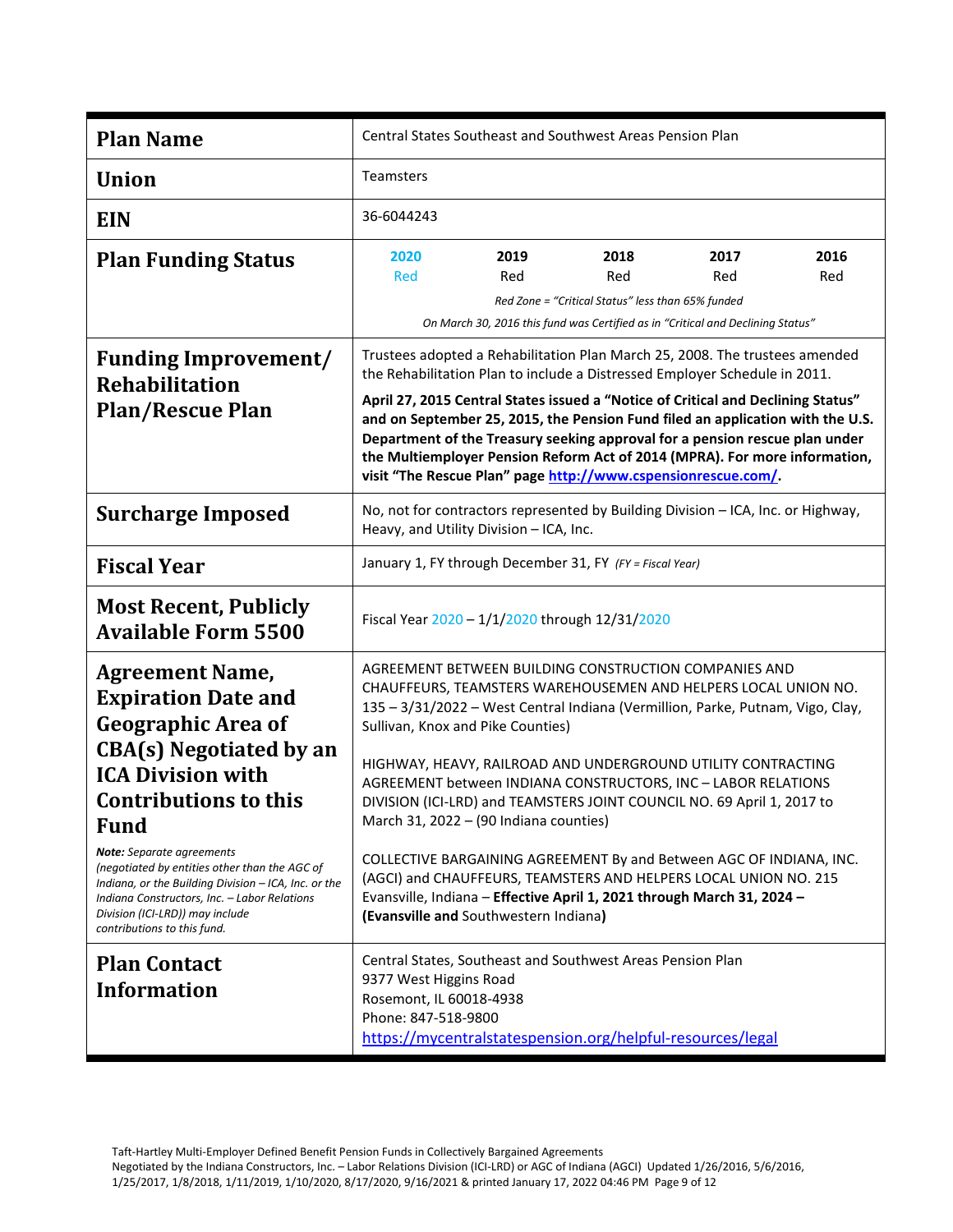| <b>Plan Name</b>                                                                                                                                                                                                                                                                                                                                                                                                     | Carpenters Local Union No. 215 Pension Fund<br>Effective July 1, 2012 this fund merged into the new Indiana/Kentucky/Ohio Regional Council of<br>Carpenters Pension Fund EIN: 51-6123713.                                                                                                                                   |                                                  |                                                                                                       |               |
|----------------------------------------------------------------------------------------------------------------------------------------------------------------------------------------------------------------------------------------------------------------------------------------------------------------------------------------------------------------------------------------------------------------------|-----------------------------------------------------------------------------------------------------------------------------------------------------------------------------------------------------------------------------------------------------------------------------------------------------------------------------|--------------------------------------------------|-------------------------------------------------------------------------------------------------------|---------------|
| <b>Union</b>                                                                                                                                                                                                                                                                                                                                                                                                         | Carpenters                                                                                                                                                                                                                                                                                                                  |                                                  |                                                                                                       |               |
| <b>EIN</b>                                                                                                                                                                                                                                                                                                                                                                                                           | 35-6244812                                                                                                                                                                                                                                                                                                                  |                                                  |                                                                                                       |               |
| <b>Plan Funding Status</b>                                                                                                                                                                                                                                                                                                                                                                                           | 2012<br>Fund Merged into<br>another fund. Refer<br>to "Additional Note"<br>(below)                                                                                                                                                                                                                                          | 2011<br>Green<br>Green Zone = 80% or more funded | 2010<br>Yellow<br>Yellow Zone = "Endangered Status" less than 80% funded, but greater than 65% funded | 2009<br>Green |
| <b>Funding Improvement/</b><br><b>Rehabilitation Plan</b>                                                                                                                                                                                                                                                                                                                                                            | No                                                                                                                                                                                                                                                                                                                          |                                                  |                                                                                                       |               |
| <b>Surcharge Imposed</b>                                                                                                                                                                                                                                                                                                                                                                                             | No, not for contractors represented by Highway, Heavy, and Utility<br>Division - ICA, Inc.                                                                                                                                                                                                                                  |                                                  |                                                                                                       |               |
| <b>Fiscal Year</b>                                                                                                                                                                                                                                                                                                                                                                                                   | April 1, FY through March 31, FY+1 (FY = Fiscal Year, FY+1 = Fiscal Year plus 1 year)                                                                                                                                                                                                                                       |                                                  |                                                                                                       |               |
| <b>Most Recent, Publicly</b><br><b>Available Form 5500</b>                                                                                                                                                                                                                                                                                                                                                           | Fiscal Year 2012 - 4/1/2012 through 6/30/2012 - Final return/report filed March 7, 2013<br>Fiscal Year 2011 - 4/1/2011 through 3/31/2012                                                                                                                                                                                    |                                                  |                                                                                                       |               |
| <b>Agreement Name,</b><br><b>Expiration Date and</b><br><b>Geographic Area of</b><br><b>CBA(s)</b> Negotiated by an<br><b>ICA Division with</b><br><b>Contributions to this</b><br><b>Fund</b><br><b>Note:</b> Separate agreements<br>(negotiated by entities other than the Building<br>Division - ICA, Inc. or the Highway, Heavy, and<br>Utility Division - ICA, Inc.) may include<br>contributions to this fund. | HEAVY & HIGHWAY AGREEMENT Between HIGHWAY, HEAVY, AND UTILITY<br>DIVISION - ICA, Inc. and INDIANA/KENTUCKY/OHIO REGIONAL COUNCIL OF<br>CARPENTERS - and INDIANA/KENTUCKY/OHIO REGIONAL COUNCIL OF<br>CARPENTERS - 3/31/2016 - 86 Indiana counties (Contributions for work<br>performed in Zone 1B go to this pension fund.) |                                                  |                                                                                                       |               |
| <b>Plan Contact</b><br><b>Information</b>                                                                                                                                                                                                                                                                                                                                                                            | Carpenters Local Union No. 215 Pension Fund<br>PO Box 50440<br>Indianapolis, IN 46250-0440<br>Phone: 317-554-9000                                                                                                                                                                                                           |                                                  |                                                                                                       |               |
| <b>Additional Note</b>                                                                                                                                                                                                                                                                                                                                                                                               | On July 1, 2012, this fund merged the new Indiana/Kentucky/Ohio Regional Council of Carpenters<br>Pension Fund, EIN: 51-6123713. Refer to page 4 of this document.                                                                                                                                                          |                                                  |                                                                                                       |               |

Negotiated by the Indiana Constructors, Inc. – Labor Relations Division (ICI-LRD) or AGC of Indiana (AGCI) Updated 1/26/2016, 5/6/2016, 1/25/2017, 1/8/2018, 1/11/2019, 1/10/2020, 8/17/2020, 9/16/2021 & printed January 17, 2022 04:46 PM Page 10 of 12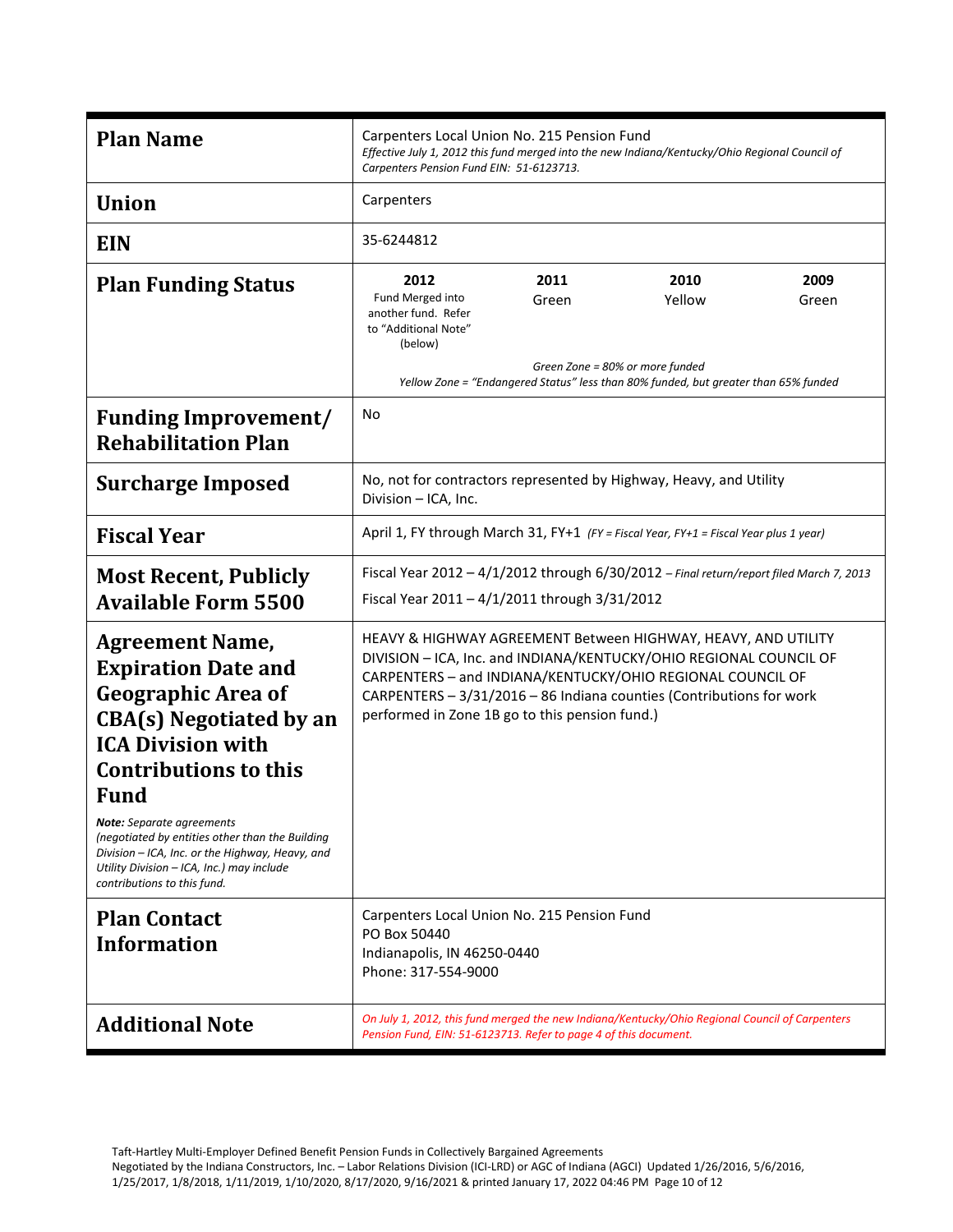| <b>Plan Name</b>                                                                                                                                                                                                                                                                                                                                                                                                     | Lower Ohio Valley District Council Pension Trust Fund<br>Effective July 1, 2012 this fund merged into the new Indiana/Kentucky/Ohio Regional Council of<br>Carpenters Pension Fund EIN: 51-6123713.                                                                                                                             |  |  |
|----------------------------------------------------------------------------------------------------------------------------------------------------------------------------------------------------------------------------------------------------------------------------------------------------------------------------------------------------------------------------------------------------------------------|---------------------------------------------------------------------------------------------------------------------------------------------------------------------------------------------------------------------------------------------------------------------------------------------------------------------------------|--|--|
| <b>Union</b>                                                                                                                                                                                                                                                                                                                                                                                                         | Carpenters                                                                                                                                                                                                                                                                                                                      |  |  |
| <b>EIN</b>                                                                                                                                                                                                                                                                                                                                                                                                           | 35-6077238                                                                                                                                                                                                                                                                                                                      |  |  |
| <b>Plan Funding Status</b>                                                                                                                                                                                                                                                                                                                                                                                           | 2010<br>2012<br>2011<br>2009<br>Fund Merged into<br>Yellow<br>Yellow<br>Green<br>another fund. Refer<br>to "Additional Note"<br>(below)<br>Green Zone = 80% or more funded<br>Yellow Zone = "Endangered Status" less than 80% funded, but greater than 65% funded                                                               |  |  |
| <b>Funding Improvement/</b><br><b>Rehabilitation Plan</b>                                                                                                                                                                                                                                                                                                                                                            | No                                                                                                                                                                                                                                                                                                                              |  |  |
| <b>Surcharge Imposed</b>                                                                                                                                                                                                                                                                                                                                                                                             | No, not for contractors represented by Building Division - ICA, Inc.                                                                                                                                                                                                                                                            |  |  |
| <b>Fiscal Year</b>                                                                                                                                                                                                                                                                                                                                                                                                   | October 1 through September 30                                                                                                                                                                                                                                                                                                  |  |  |
| <b>Most Recent, Publicly</b><br><b>Available Form 5500</b>                                                                                                                                                                                                                                                                                                                                                           | Fiscal Year 2011 - 10/1/2011 through 9/30/2012 - Final return/report filed April<br>11, 2013.                                                                                                                                                                                                                                   |  |  |
| <b>Agreement Name,</b><br><b>Expiration Date and</b><br><b>Geographic Area of</b><br><b>CBA(s)</b> Negotiated by an<br><b>ICA Division with</b><br><b>Contributions to this</b><br><b>Fund</b><br><b>Note:</b> Separate agreements<br>(negotiated by entities other than the Building<br>Division - ICA, Inc. or the Highway, Heavy, and<br>Utility Division - ICA, Inc.) may include<br>contributions to this fund. | INDIANA/KENTUCKY/OHIO REGIONAL COUNCIL OF CARPENTERS SOUTHERN<br>AREA AGREEMENT NEGOTIATED by and between BUILDING DIVISION - ICA, INC.<br>and INDIANA/KENTUCKY/OHIO REGIONAL COUNCIL OF CARPENTERS Of the<br>United Brotherhood Of Carpenters and Joiners of America Indianapolis, Indiana -<br>3/31/2019 - Zone 9 in Kentucky |  |  |
| <b>Plan Contact</b><br><b>Information</b>                                                                                                                                                                                                                                                                                                                                                                            | Lower Ohio Valley District Council Pension Trust Fund<br>620 East 22nd Street<br>Owensboro, KY 42303<br>Phone: 270-926-8775                                                                                                                                                                                                     |  |  |
| <b>Additional Note</b>                                                                                                                                                                                                                                                                                                                                                                                               | On July 1, 2012, this fund merged the new Indiana/Kentucky/Ohio Regional Council of Carpenters<br>Pension Fund, EIN: 51-6123713. Refer to page 4 of this document.                                                                                                                                                              |  |  |
|                                                                                                                                                                                                                                                                                                                                                                                                                      |                                                                                                                                                                                                                                                                                                                                 |  |  |

Negotiated by the Indiana Constructors, Inc. – Labor Relations Division (ICI-LRD) or AGC of Indiana (AGCI) Updated 1/26/2016, 5/6/2016, 1/25/2017, 1/8/2018, 1/11/2019, 1/10/2020, 8/17/2020, 9/16/2021 & printed January 17, 2022 04:46 PM Page 11 of 12